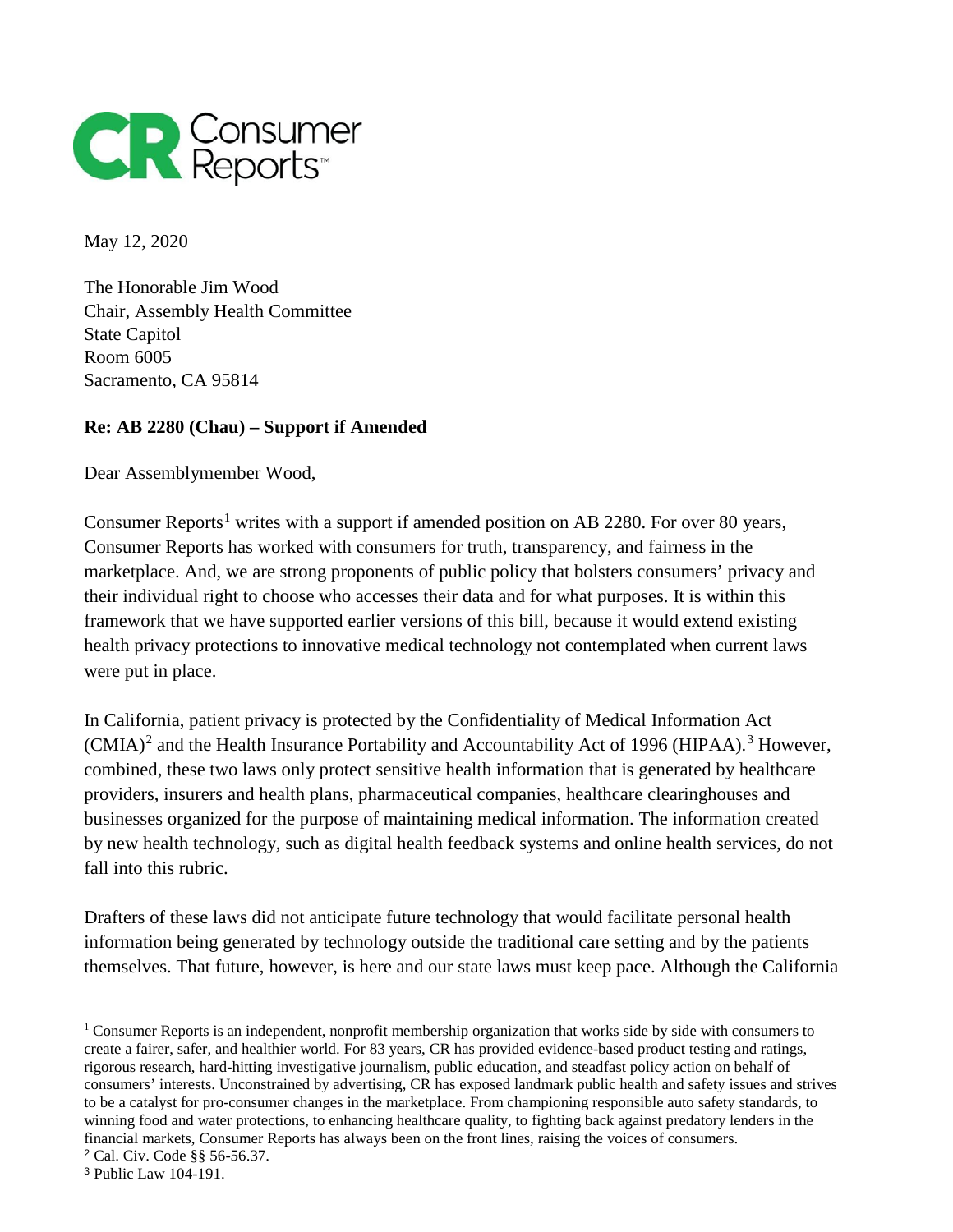Consumer Privacy Act (CCPA) would apply to this data, the law does not protect consumer data to the same extent as the medical privacy laws, creating an uneven privacy plane between health information collected by new health technology versus data created by providers and insurers and plans themselves. For example, whereas the CCPA permits data sharing but requires access, deletion, and limits on the sale of data to third parties upon request, the CMIA and HIPAA prohibit most cases of sharing at all.

We supported earlier versions of this bill because it would protect sensitive information generated by new forms of health technology, aligning privacy rights around data collected in new ways with all other medical information, and would also require that manufacturers apply appropriate data security standards. In this vein, we welcome the intent of the amendment to last year's bill, AB 384, introduced on June 25, 2019, which expanded the scope of the bill to include a wide range of health technology rather than limiting protections to users of digital feedback systems. Although we strongly support broadening the scope of this bill, section (l), which limits the application of this bill to health technology that is both FDA-approved and used at the direction of a healthcare provider, is overly restrictive and risks significant confusion.

- Restricting this bill to only the health technology that is FDA-approved could create a disincentive for developers to go through the FDA-approval process and could create an uneven framework between products that are similar but for FDA-approval.
- Limiting the bill to covering only health technology that is used "at the direction of a provider of health care with the primary purpose of collecting the individual's individually identifiable personal health record information," could create confusion and a loophole. Confusion, because it is unclear how a business would know that a consumer is using the product at the recommendation of a provider. And a loophole because a business could collect, outside the confines of CMIA, information about consumers' mental and physical conditions so long as it is not the primary purpose of the product.

We have supported earlier versions of this bill based on its potential to add certainty for patients that using new health technology will not jeopardize their privacy and potentially impact them in other areas of their lives. However, the amendment adds uncertainty of its own. Therefore, we must request amendments to section 56.05(l) in order to continue to support this bill.

Respectfully submitted,

 $7 - 1$ 

Maureen Mahoney Policy Analyst Consumer Reports